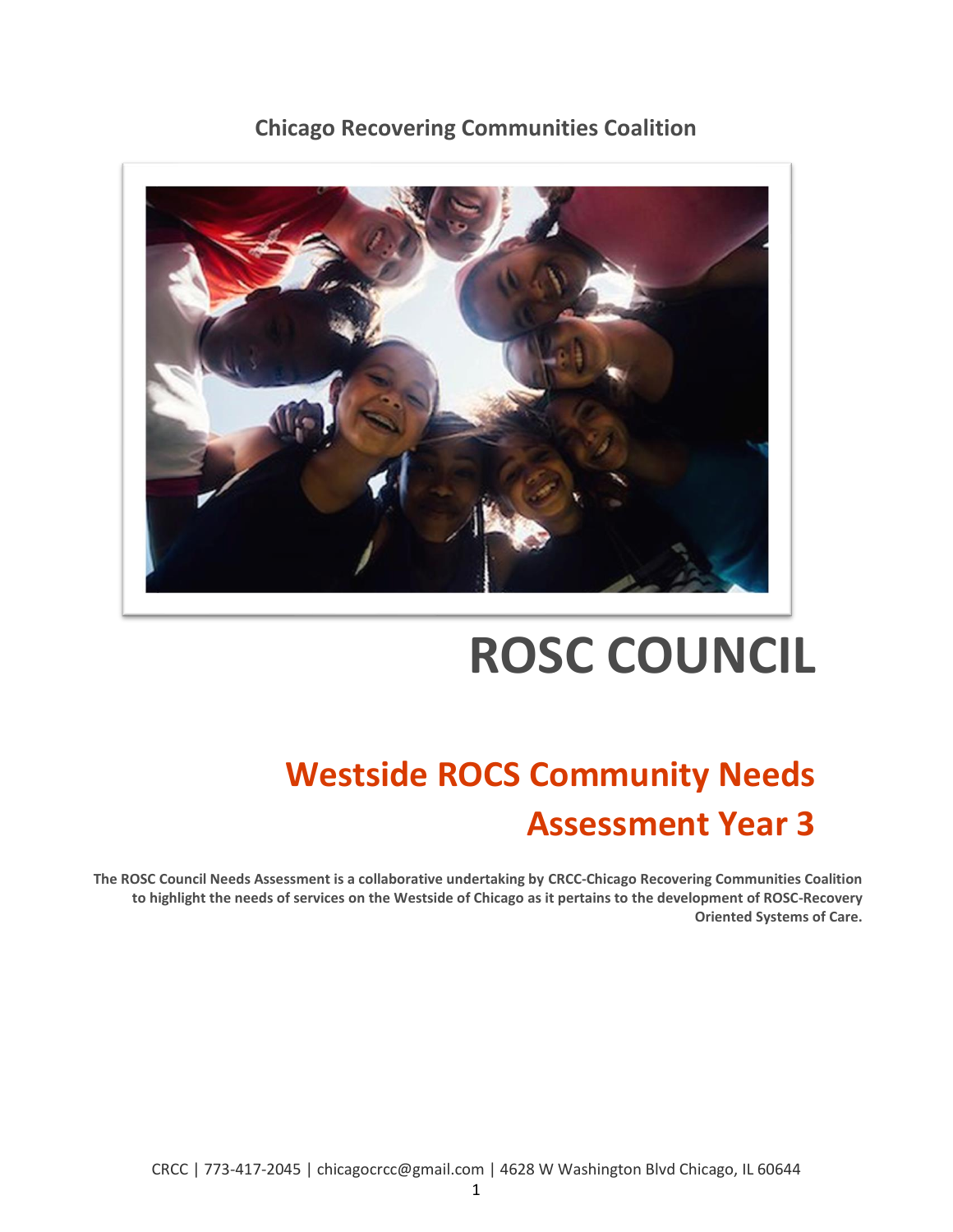#### **ROSC Definition**

A ROSC is a coordinated network of community-based services and supports that is person-centered and builds on the strengths and resilience of individuals, families, and communities to achieve abstinence and improved health, wellness, and quality of life for those with or at risk of alcohol and drug problems.

#### **Mission Statement**

Chicago Recovery Communities Coalition (CRCC) will educate the communities in the Metro / Chicagoland area about the realities of addiction and mental illness recovery. CRCC will reduce stigma associated with addiction, while strengthening the community and building relationships with diverse populations. CRCC will help individuals' access and sustain long-term recovery.

#### **Vision Statement**

A. Put a Face on Recovery

B. Provide Recovery Support Services.

#### **The Company**

CRCC Chicago Recovering communities coalition is a  $501(c)(3)$  not for profit organization with the purpose of providing recovery support services to individuals in or seeking recovery from alcohol and other drugs and mental illness. CRCC is a peer led recovery support organization. We will strive to make a difference in people's lives by increasing public awareness of alcohol and drug dependency and mental health issues. CRCC services will complement the Illinois Access to Recovery (ATR) population by providing education, technical assistance and learning opportunities about recovery support services and mental health awareness to substance abuse providers, sober living environments, recovery homes, their staff, and others in the community. CRCC believes the face of recovery is diverse and that those who have experienced both addiction and recovery can and should have the opportunity to lead others by example. The Centers Institute is committed to making our vision of a peer driven recovery delivery process in Chicago and Illinois a reality, and we are confident that we have the team, experience, and the resources to make CRCC a success.

#### **Project Description**

CRCC primary purpose is to provide recovery support services to individuals in or seeking recovery. CRCC will also offer the opportunity for individuals to guide and be guided through the task of attaining long term recovery, find permanent housing, employment, vocational, and medical services while addressing other necessary life skills. Recovering people are more receptive to substance

2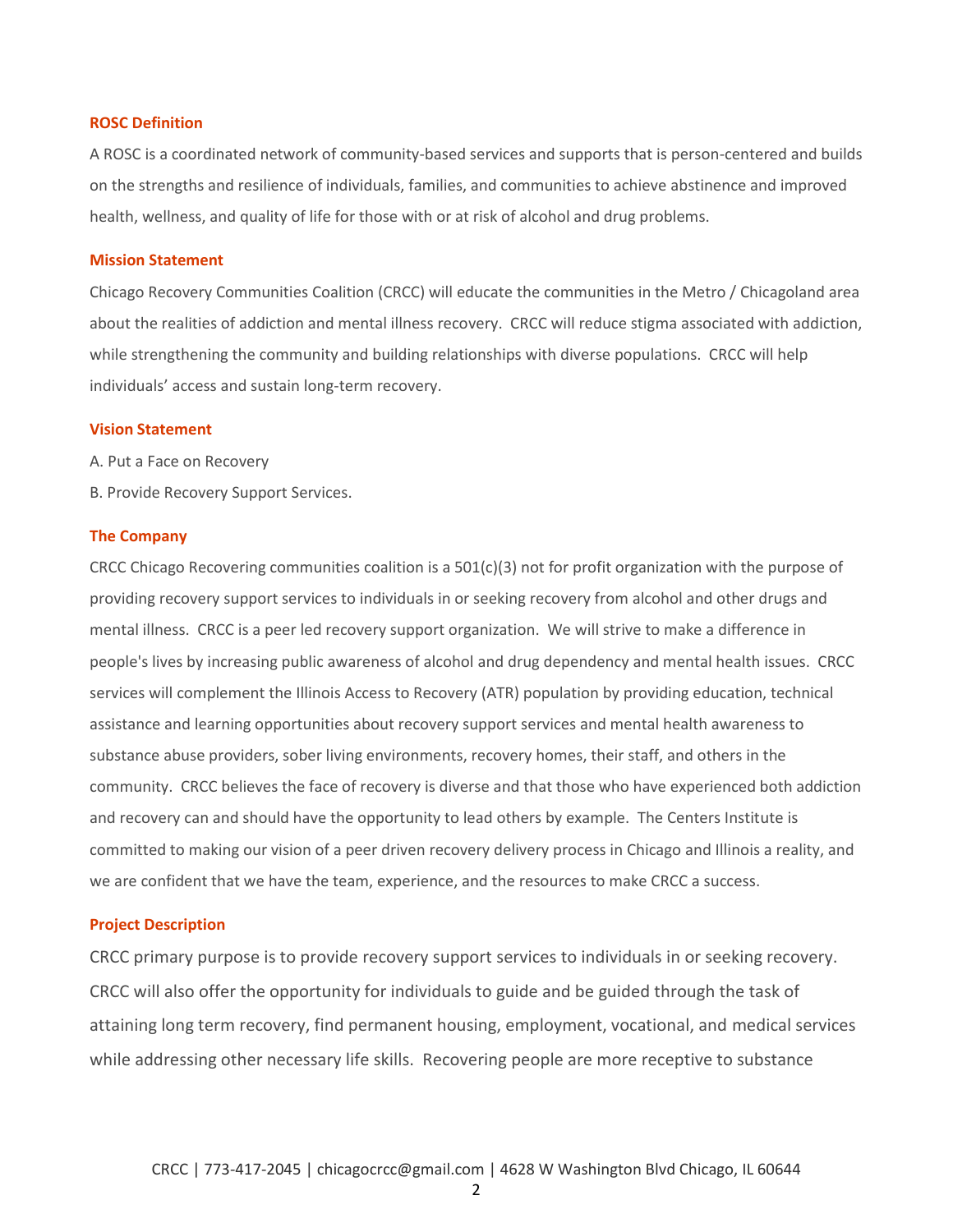abuse and mental health services when difficult tasks such as employment, housing and medical services are stabilized. Sober, recovering people are then in a better position to help and be helped.

A. The community needs assessment was developed using a social model approach placing emphases on the importance making sure the entire community know what recovery looks like and how to support recovery thru the continuum of care. The focus of this assessment was in the areas of substance use prevention/mental health, early intervention, long-term recovery, recovery support, peer support, employment, recovery housing, permanent housing, re-entry and legal. CRCC identified gaps, and strengths in resources and or the absence of resources needed which will be addressed throughout this assessment to enhance those who are in recovery, family friends and the over-arching community.





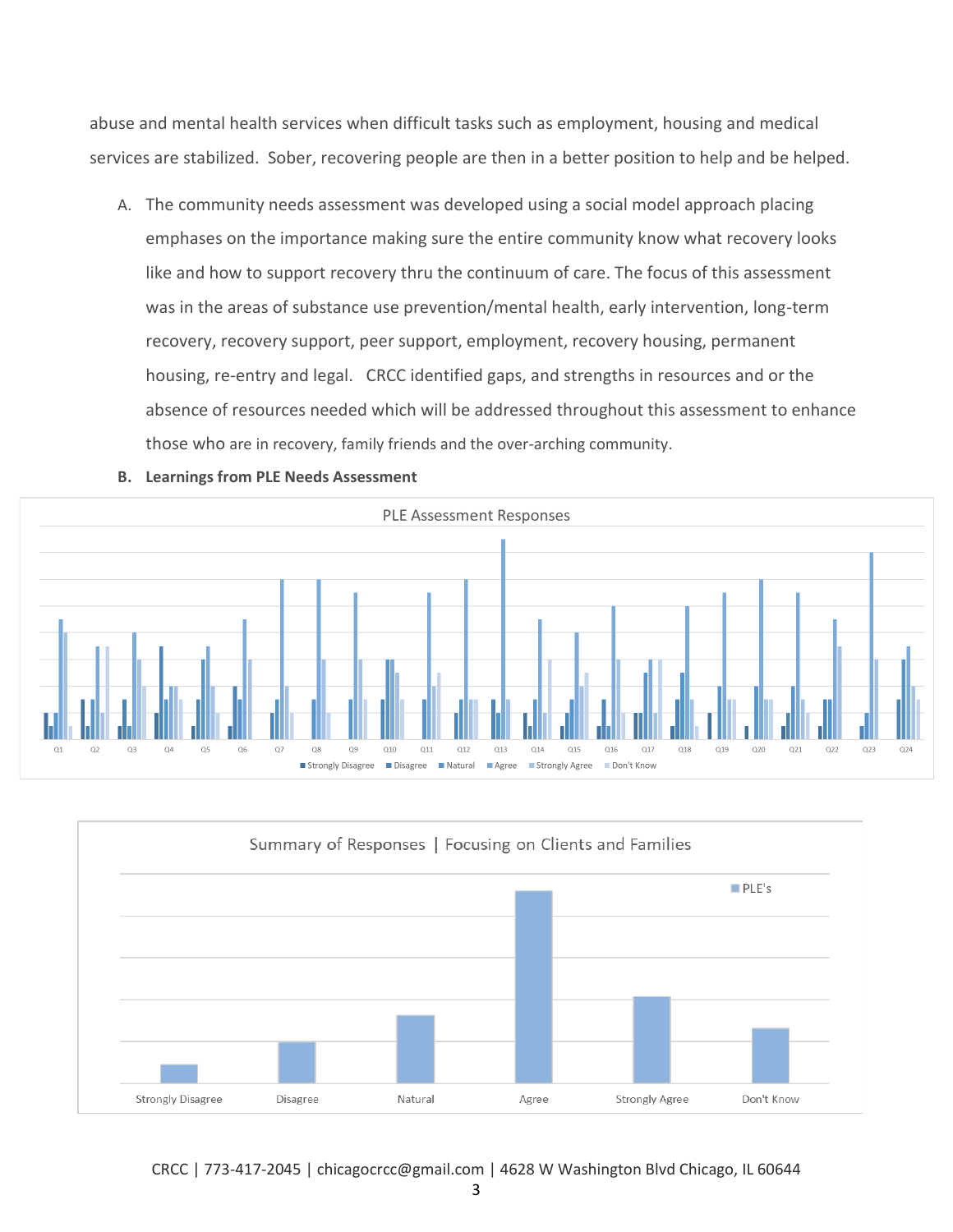#### **Initial Data Collected – 1/30/19**

- a. Available Community Services: 43% of respondents DISAGREE there are enough services available.
- b. Education Services: 41% of respondents AGREE there are enough services available.
- c. Intervention Services: 38% of respondents AGREE there are enough services available.
- d. Adolescent Services: 33% of respondents DISAGREE and 23% DO NOT KNOW if there are enough services available.
- e. Long Term and Insurance: 45% of respondents DISAGREE there are enough services available.
- f. Additional Support Services: Split 37% of respondents DISAGREE and 36% AGREE there are enough services available.

#### **Data Collected – 1/30/20**

- a. Available Community Services: 48% of respondents AGREE there are enough services available.
- b. Education Services: 57% of respondents AGREE there are enough services available.
- c. Intervention Services: 50% of respondents AGREE there are enough services available.
- d. Adolescent Services: 48% of respondents AGREE there are enough services available.
- e. Long Term and Insurance: 51% of respondents AGREE there are enough services available.
- f. Additional Support Services: 58% of respondents AGREE there are enough services available.

#### **Data Collected – 1/30/21**

- a. Available Community Services: 52% of respondents AGREE there are enough services available.
- b. Education Services: 64% of respondents AGREE there are enough services available.
- c. Intervention Services: 63% of respondents AGREE there are enough services available.
- d. Adolescent Services: 35% of respondents AGREE there are enough services available.
- e. Long Term and Insurance: 61% of respondents AGREE there are enough services available.
- f. Additional Support Services: 66% of respondents AGREE there are enough services available.

#### **C. Analysis of the changes in the PLE Needs Assessment**

a. In looking at the data from the last 3 collections there is an overall change in perception that initially questioned much more the services available in the community vs what is perceived today. Across all categories the perception is that there are enough services available in the community apart from adolescents where there are less perceived services than in 2020.

#### **D. Gaps from PLE Needs Assessment**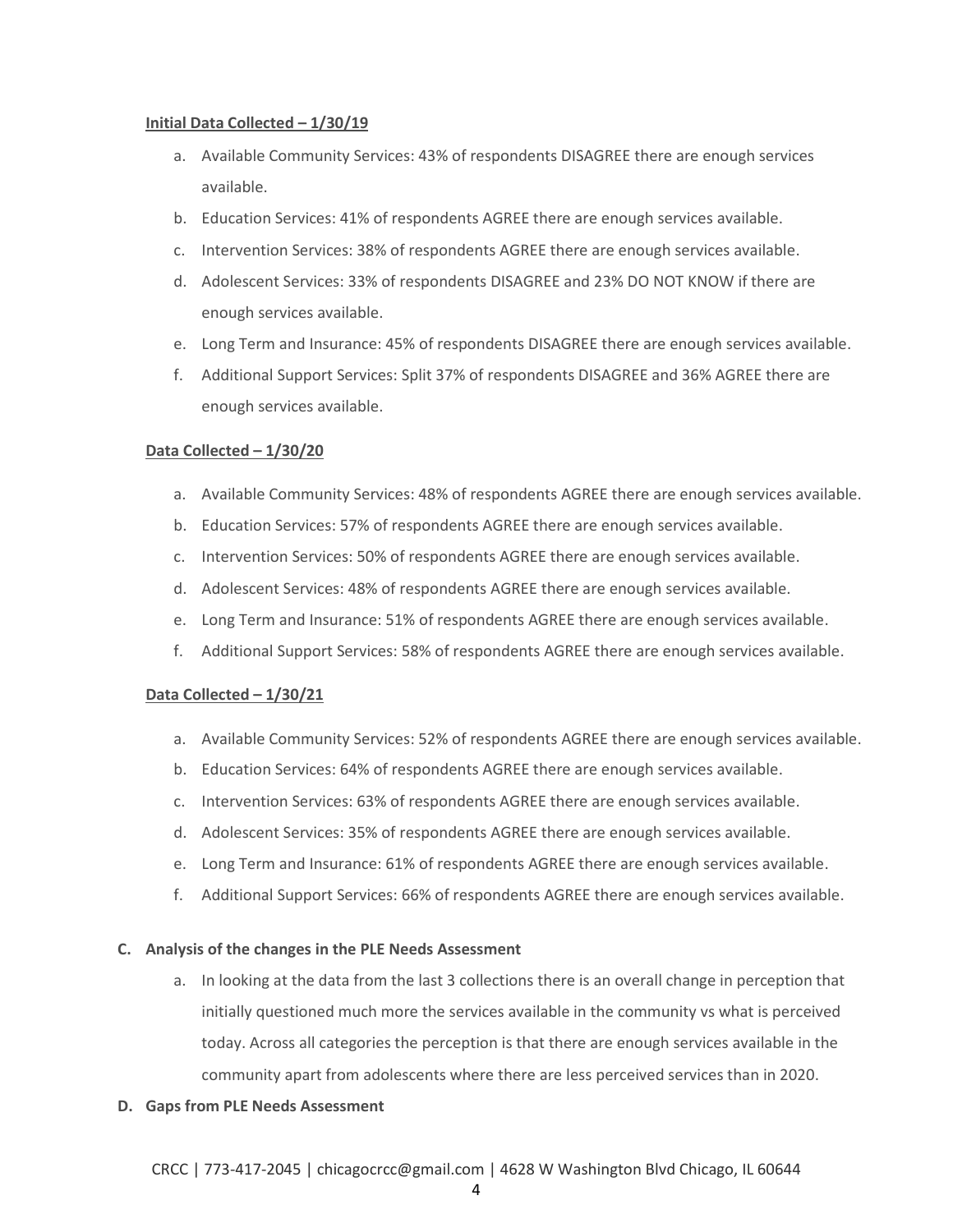- a. The gang violence needs to be addressed in both the south side and west side very badly.
- b. More safe places for women who are victims of domestic abuse who also suffer from mental health or addiction issues.
- c. Giving prevention education to the youth
- d. Reaching OUTSIDE of city limits
- e. Exercise, budgeting, mental health syndrome support/services
- f. More PPEs in the community
- g. Women and children
- h. More education and more everything
- i. Reasonable rental rates
- j. The need to make known that there is help for anyone that needs it. People want help but do not know how to go about getting it.
- k. Covid19 Testing
- l. Two things: 1. Increasing mental health care and counseling services trying to make that more accessible and available such as people working in suicide prevention. 2. Reach out more to the younger population of people in school, education on addiction and recovery. Some programs are in place, but we could do more, we could provide more education and tools at a younger age, results ending in, they will not become a victim of addiction and abuse.
- m. Housing. The process. At the end of treatment if you do not have housing available then you return to active addiction when you leave treatment.
- n. Although there is some help there is always more help needed
- o. Go to places that they (the city) have relocated POC to BECAUSE of gentrification
- p. The Westside Austin community could use a wider array of peer support services.
- q. More communication about other programs available
- r. It is better than it used to be, but it is a long way from perfect.
- s. My hope that the whole industry will continue to grow and change, that hopefully more funding will be put into addiction and recovery education and services.
- t. More services available for people who are homeless.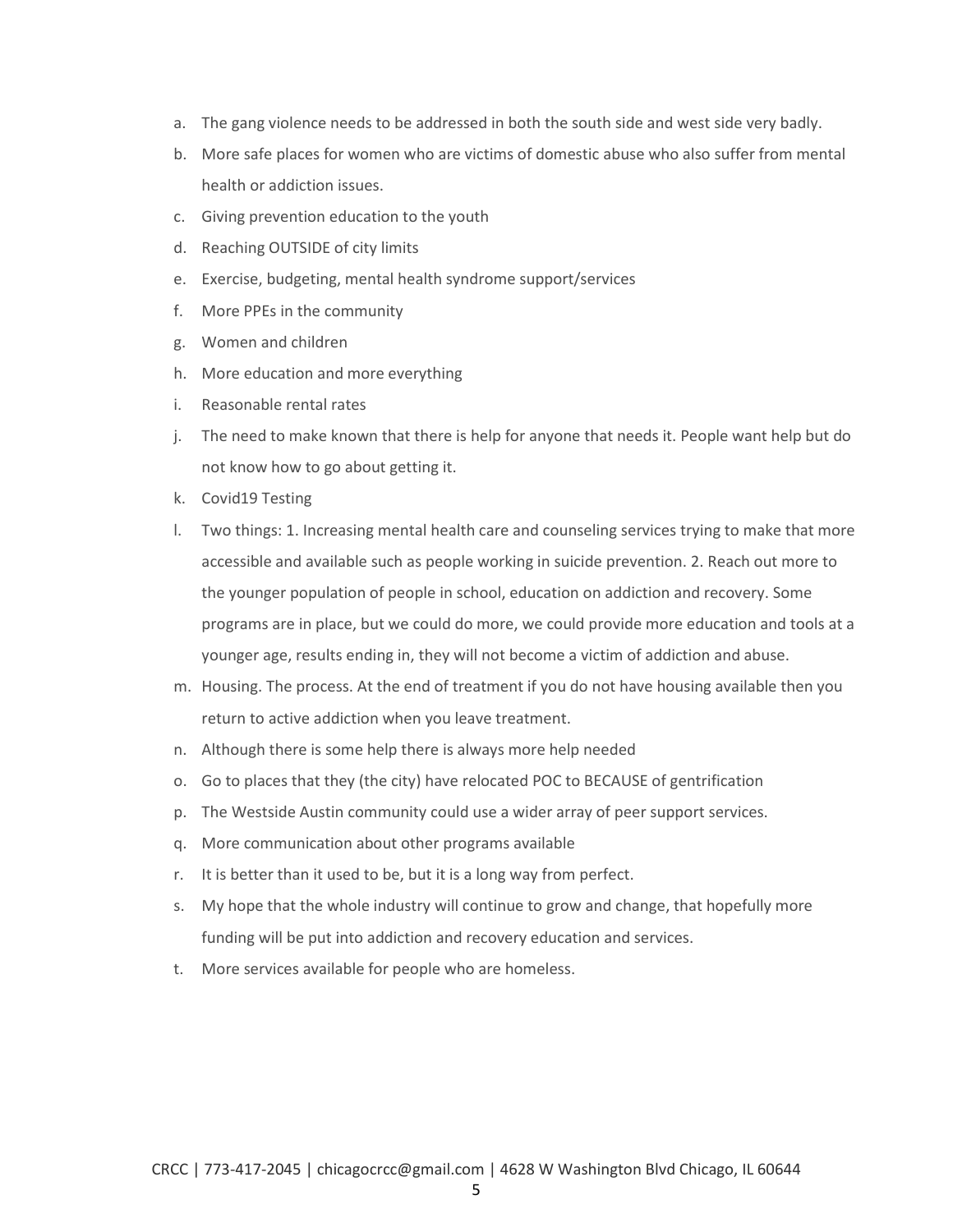#### **E. Learnings from Stakeholder Needs Assessment**





#### **Initial Data Collected – 1/30/19**

- a. Available Community Services: 56% of respondents AGREE there are enough services available.
- b. Education Services: 51% of respondents AGREE there are enough services available.
- c. Intervention Services: 46% of respondents AGREE there are enough services available.
- d. Adolescent Services: 61% of respondents DISAGREE there are enough services available.
- e. Long Term and Insurance: 42% of respondents DISAGREE there are enough services available.
- f. Additional Support Services: Split 38% of respondents DISAGREE and 36% AGREE there are enough services available.

#### **Data Collected – 1/30/20**

a. Available Community Services: 71% of respondents DISAGREE there are enough services available.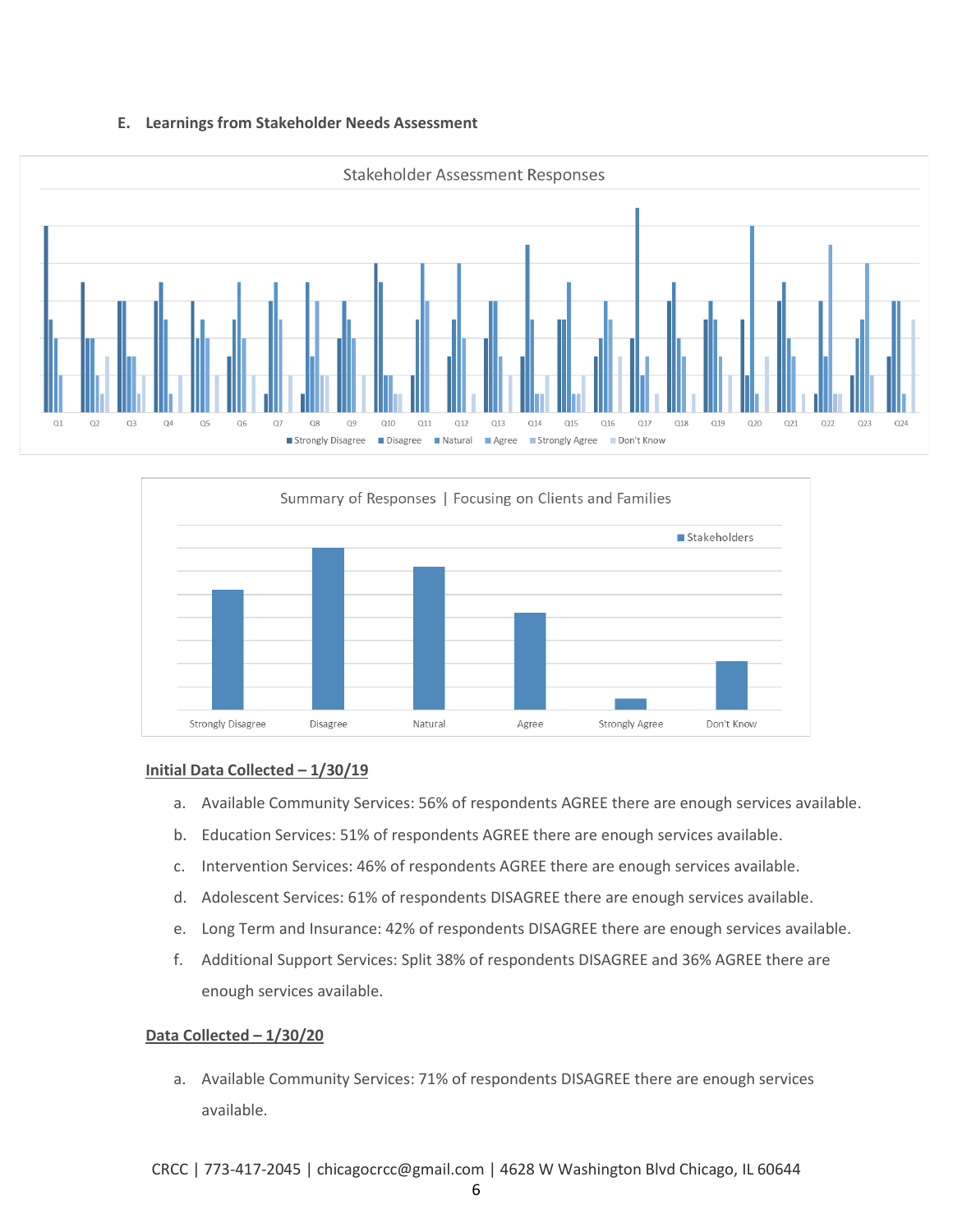- b. Education Services: 33% of respondents AGREE and 33% DISAGREE there are enough services available.
- c. Intervention Services: 58% of respondents DISAGREE there are enough services available.
- d. Adolescent Services: 83% of respondents DISAGREE there are enough services available.
- e. Long Term and Insurance: 72% of respondents DISAGREE there are enough services available.
- f. Additional Support Services: 54% of respondents DISAGREE are enough services available.

#### **Data Collected – 1/30/21**

- a. Available Community Services: 61% of respondents DISAGREE there are enough services available.
- b. Education Services: 46% of respondents DISAGREE there are enough services available.
- c. Intervention Services: 43% of respondents DISAGREE there are enough services available.
- d. Adolescent Services: 71% of respondents DISAGREE there are enough services available.
- e. Long Term and Insurance: 49% of respondents DISAGREE there are enough services available.
- f. Additional Support Services: 42% of respondents DISAGREE are enough services available.

#### **F. Analysis of the changes in the Stakeholder Needs Assessment**

a. In looking at the data taken over three cycles there is an overall change in perception that what was once believed to enough services available in the area is now not believing that there are enough services. There is shift over the last year that the perception is less in disagreeing that there are not enough services, so respondents believe services are increasing but are lacking even more in education services and still very much lacking for adolescents.

#### **G. Gaps from Stakeholder Needs Assessment**

- a. Youth Services and job training, accessibility to recovery support services for families and youth.
- b. Disparity in services
- c. The availability of information of services for those seeking services in the community. Sharing resources.
- d. There needs to be a mass movement all over Chicago, all the communities need to come together and fight for recovery, mental illness, PTSD. I am a willing participant to join in to help.
- e. Housing, street outreach with warm handoffs to MSU, MAR, treatment.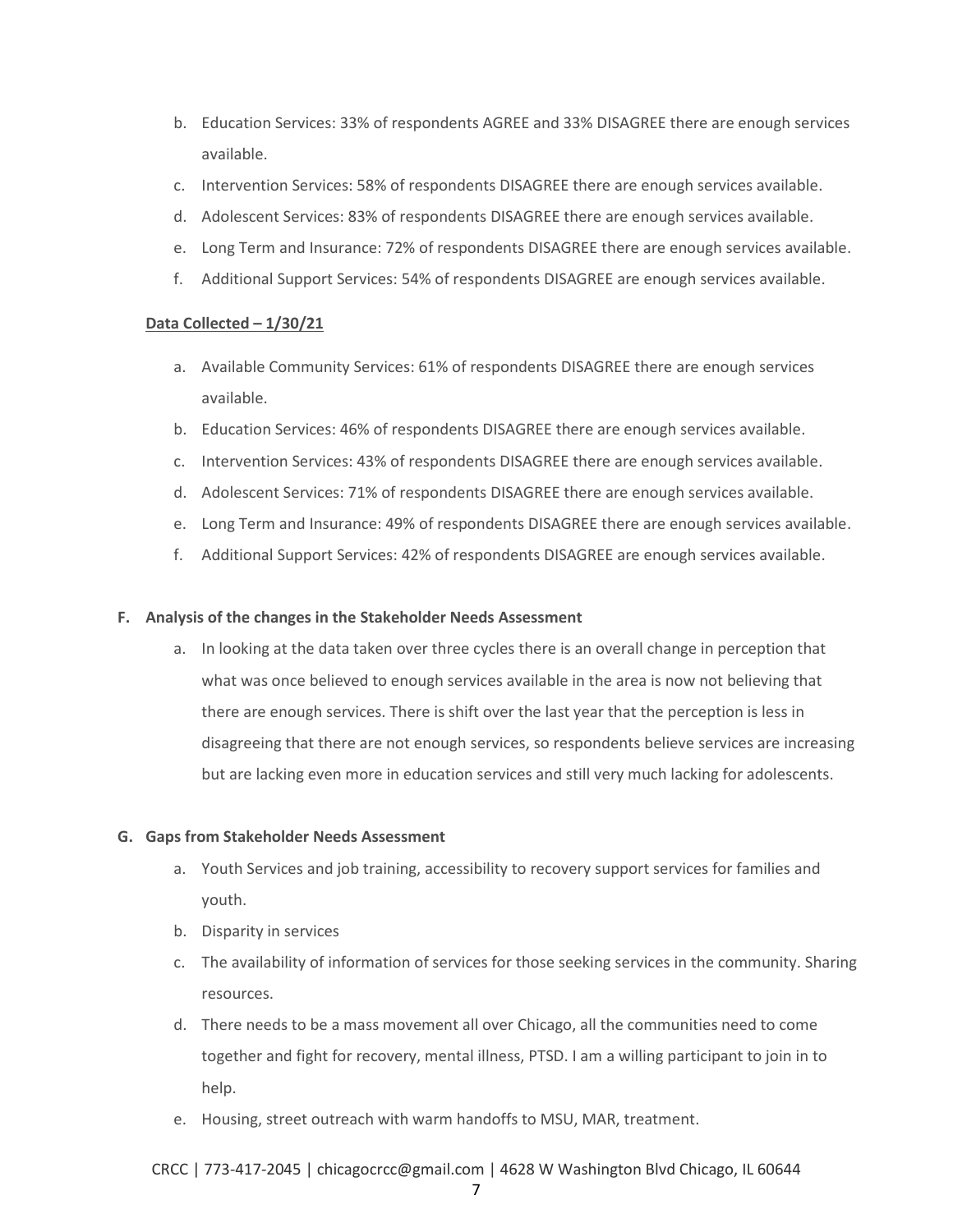- f. Rental assistance
- g. Homelessness and more day shelters services
- h. Show young men and women how to dress appropriate and help them with their language when on an interview.
- i. More resources and spreading information sufficiently.
- j. Safe housing is a huge factor.
- k. Funding but it is not ROSC'S fault we need help from the state or city.
- l. Lack of volunteerism
- m. Not enough public service announcements or ads to encourage people to get sober or to know that additional services are available.
- n. Healthy food choices
- o. LGBTQ awareness
- p. Racial Disparities
- q. ROSC are needed in every community.
- r. Increase in all services mentioned above in the Austin community.
- s. CRCC is the only agency that I know of that goes into the community on the West Side to address needs and concerns. We need more boots on the ground.
- t. Helped is needed.
- u. No reasonable rent amounts.
- v. Federally funded stipends for volunteers
- w. It appears that if you do not know someone that is in recovery or working in that field that finding information about how too can be incredibly challenging.
- x. The west side of Chicago is a resource desert. Resources are extremely limited or non-existing. CRCC is a beacon of hope.
- y. Fund LGBTQ awareness this is a contributing factor to SUD.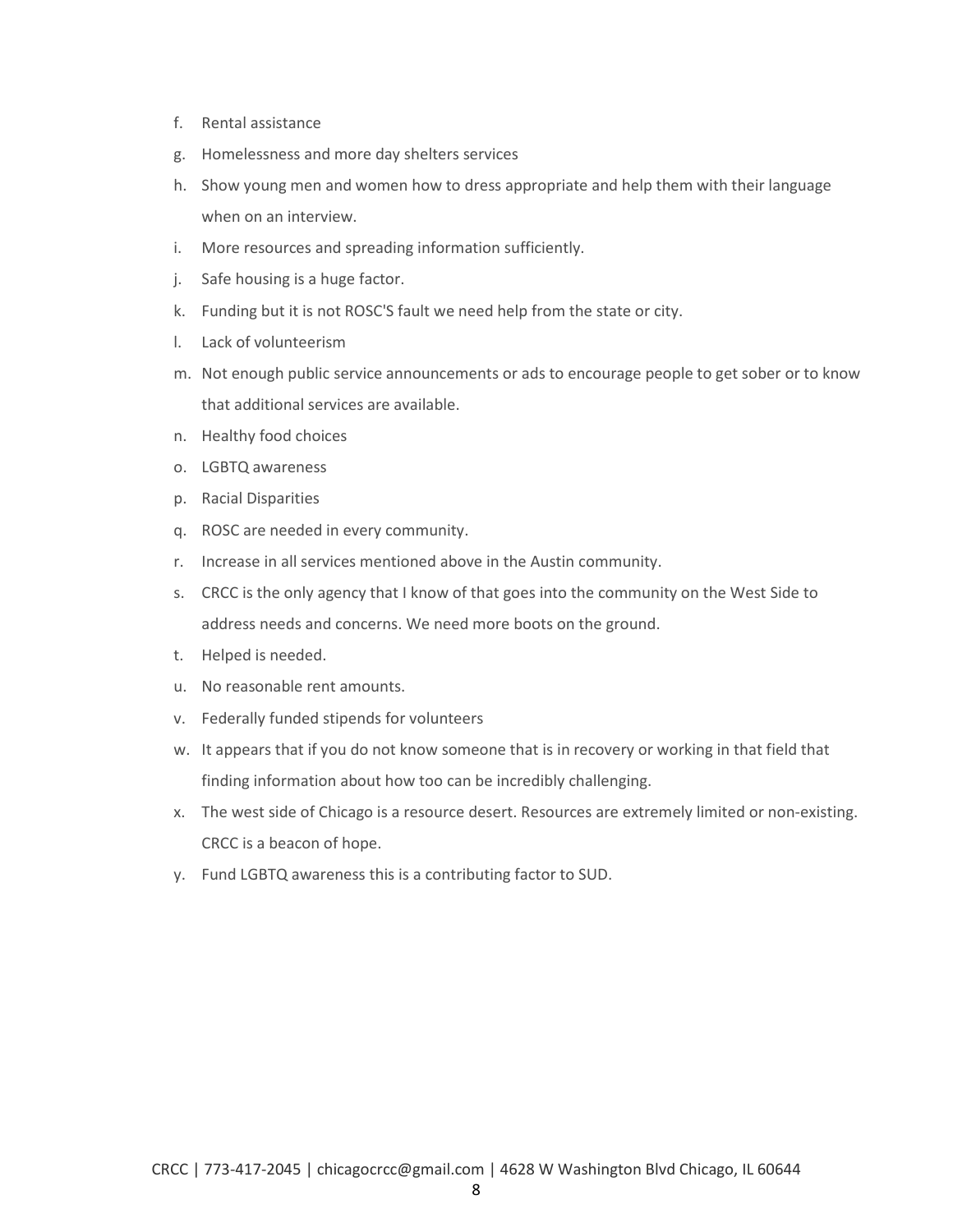#### **Inventory of all SUD and COD resources:**

- **A. Including licensed SUD Prevention and Treatment Services: Highlight MAT Services:**
	- 1. Haymarket 932 Washington, Chicago, IL 60607
	- 2. Gateway Foundation 3828 W Taylor, Chicago, IL 60624
	- 3. Women's Treatment Center\* 140 N Ashland, Chicago, IL 60607
	- 4. Mercy Housing 1244 N Clybourne, Chicago, IL
	- 5. Loretto Hospital 645 S Central, Chicago, IL 60644
	- 6. Rincon Family Services\* 3809 W Grand Ave, Chicago, IL 60651
	- 7. Garfield Counseling Center\* 4132 W. Madison Chicago, IL 60644
	- 8. Bobby E Wright 9 S. Kedzie, Chicago, IL 60612
	- 9. Health Care Alternative Systems\* 210 S Ashland, Chicago, IL 60607
	- 10. New Age Services 1330 S. Kostner, Chicago, IL 60624
	- 11. COIP-Community Outreach Intervention Program 4650 W Madison, Chicago
	- 12. Hargrove Hospital 5730 W Roosevelt, Chicago, IL 60644
	- 13. Association House\*- 1116 N Kedzie, Chicago, IL 60651
	- 14. HSI-415 S. Kilpatrick, Chicago, IL 60644

#### **B. Peer Recovery Support Services**

- 1. Campaign for Drug Free Westside
- 2. TEECH Foundation
- 3. N' the Spirit
- 4. Sisters in the Hood
- 5. Outside the Walls Ministries
- 6. NAFEI-National Alliance for the Empowerment of the Formerly Incarcerated
- 7. Fathers in Transition
- 8. EDDR
- 9. Greater West Town Training Partnership
- 10. North Lawndale/U Turn Permitted-Job training
- 11. Circle Urban Ministries
- 12. 15th District Police Station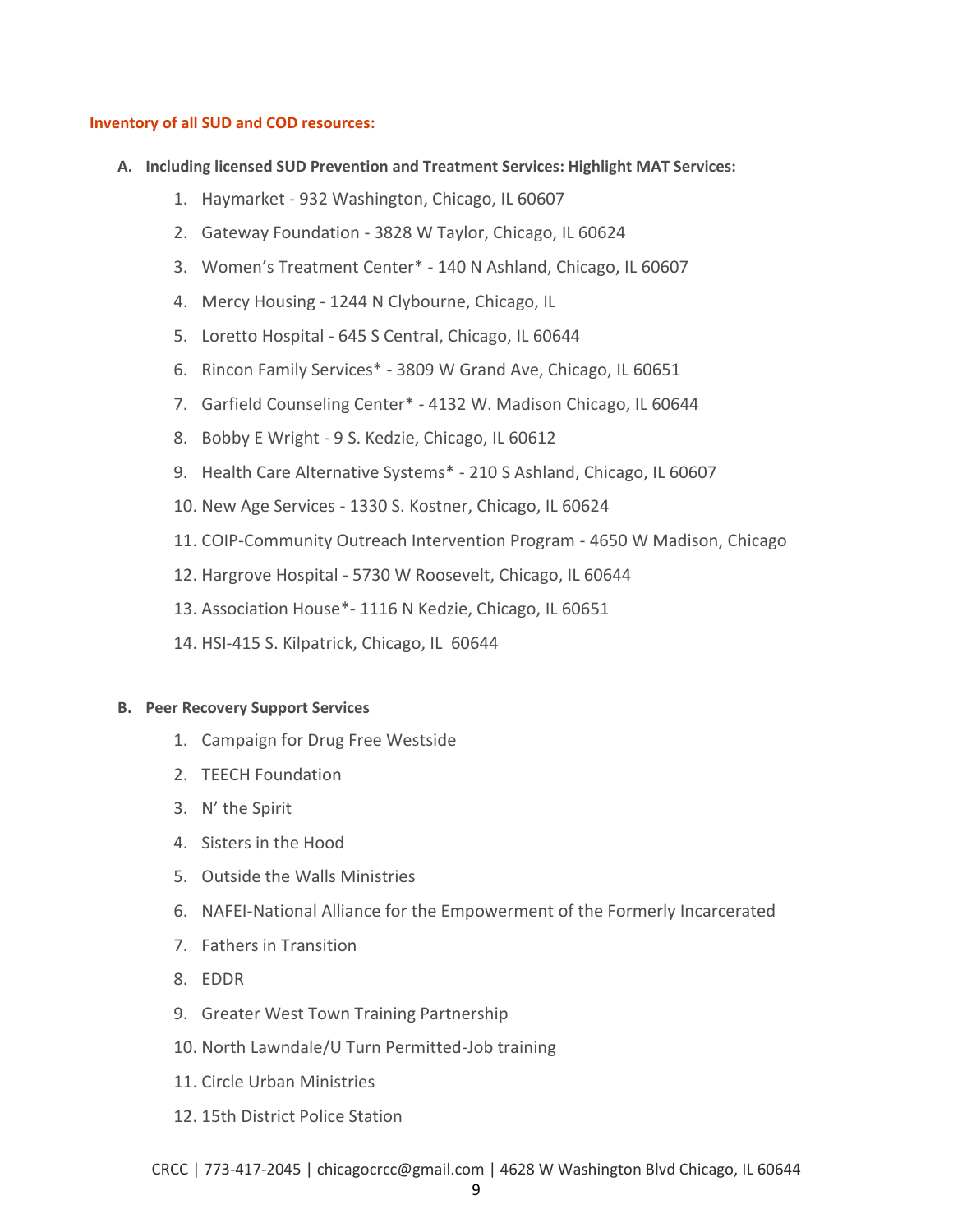#### 13. Above and Beyond

#### **C. Location of Recovery Residences**

- 1. Phoenix Recovery 501 N Central, Chicago, IL 60644
- 2. Hand In Hand 4207 W Carroll, Chicago, IL 60644
- 3. Sisters House 851 N Leamington, Chicago, IL 60644
- 4. Multitude of Zion 4925 W Gladys, Chicago, IL 60651
- 5. Ashanti House 4909 W. Huron, Chicago, IL 60651
- 6. The Path for Women 7530 Lexington Street, Forest Park, IL 60130
- 7. Gerald's House 176 N LeClair, Chicago, IL 60644
- 8. Leslie's Place 1014 N Hamlin, Chicago, IL 60651
- 9. Grace House 1801 W Adams, Chicago, IL 60612
- 10. Sangamon House 120 N Sangamon, Chicago, IL 60607
- 11. Brighter Behavior Choices 6525 S Campbell, Chicago, IL 60626
- 12. St Leonard's Ministries 2100 W Warren, Chicago, IL 60612
- 13. Inner-Voice 1621 W Walnut, Chicago, IL 60612
- 14. Ignatia House 3052 W Belmont, Chicago, IL 60618
- 15. Revive Center for Housing & Healing 1668 W. Ogden, Chicago, IL 60612
- 16. HAS Transitional Living 1866 N Milwaukee, Chicago, IL 60647
- **D. Chicago Recovering Communities Coalition has contacted with Illinois Certification Board to assess the number of the credentialed peer recovery support professionals in our region. It is confirmed that the following recovery support professionals are:**
	- $\bullet$  CRSS 223
	- CPRS 244 (This includes 196 people who are CRSS and 48 who are just CPRS)
	- NCRS 129 (an additional six awaiting initial fees ready to cert)
	- $\bullet$  CRSS--4
- **E. CRCC has on its current staff and volunteers the following:**
	- 5 Naloxone Train the Trainers
	- 4 Recovery Coach Trainers (Trained through CCAR w/certificate)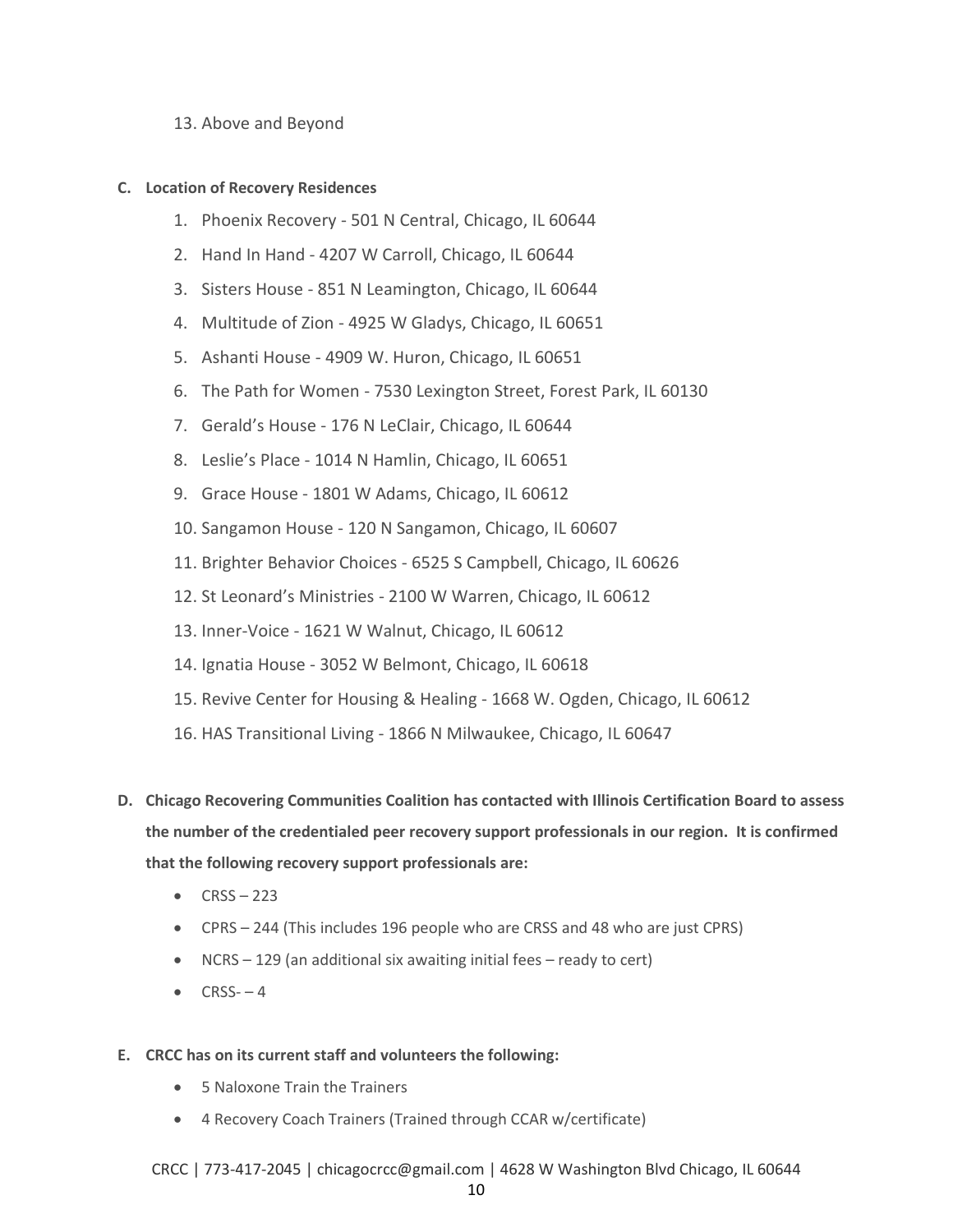- 2 CADC
- 2 CSADC
- 5 NCRS (National Certified Recovery Specialists)
- 2 CPRS (Certified Peer Recovery Specialist)
- 10 Volunteer Recovery Coaches that have completed the Governors State Recovery Coach Certification Training on staff

#### 1. **Description of community current readiness to support the ROSC and RCO**

CRCC is currently educating the community on ROSC and RCO's and they appear hesitant as evidence by their questions regarding what services do, we provide, which may result in their early resistance to become involved or send a representative on behalf of the agency to attend meetings.

- A. Strengths | CRCC has been active in the community and a resident of the Westside community since 2012. Local businesses to serve the community.
- B. Weakness | Lack of collaboration amongst treatment providers and organization.

#### **2. List of technical assistance priorities for expanding ROSC in the Community.**

- A. More education on ROSC/RCO to include webinar presentations.
- B. Provide consultations for the ROSC /RCO providers.
- C. Assist with developing sustainability resources.
- D. Develop and roll out constant contact e-blast.
- 3. CRCC ROSC offers information on community intervention, prevention resources that aide addicted individuals in their pathway to recovery. Although, there are limited substance abuse provider's present at the table, we are developing and will implement a strategic communication message to increase dissemination of recovery service information for potential consumers and to increase participants' involvement in ROSC objectives. We will launch an aggressive and increased effort to meet face to face with each provider to enlist their support and every effort to educate and inform them of the importance of their role in the council. Present ROSC Members are enthusiastic and knowledgeable and have been receptive to encourage other providers and spread the word. This will help promote and build interest in building other ROSC Councils on the west side which will help ensure expansion of funding.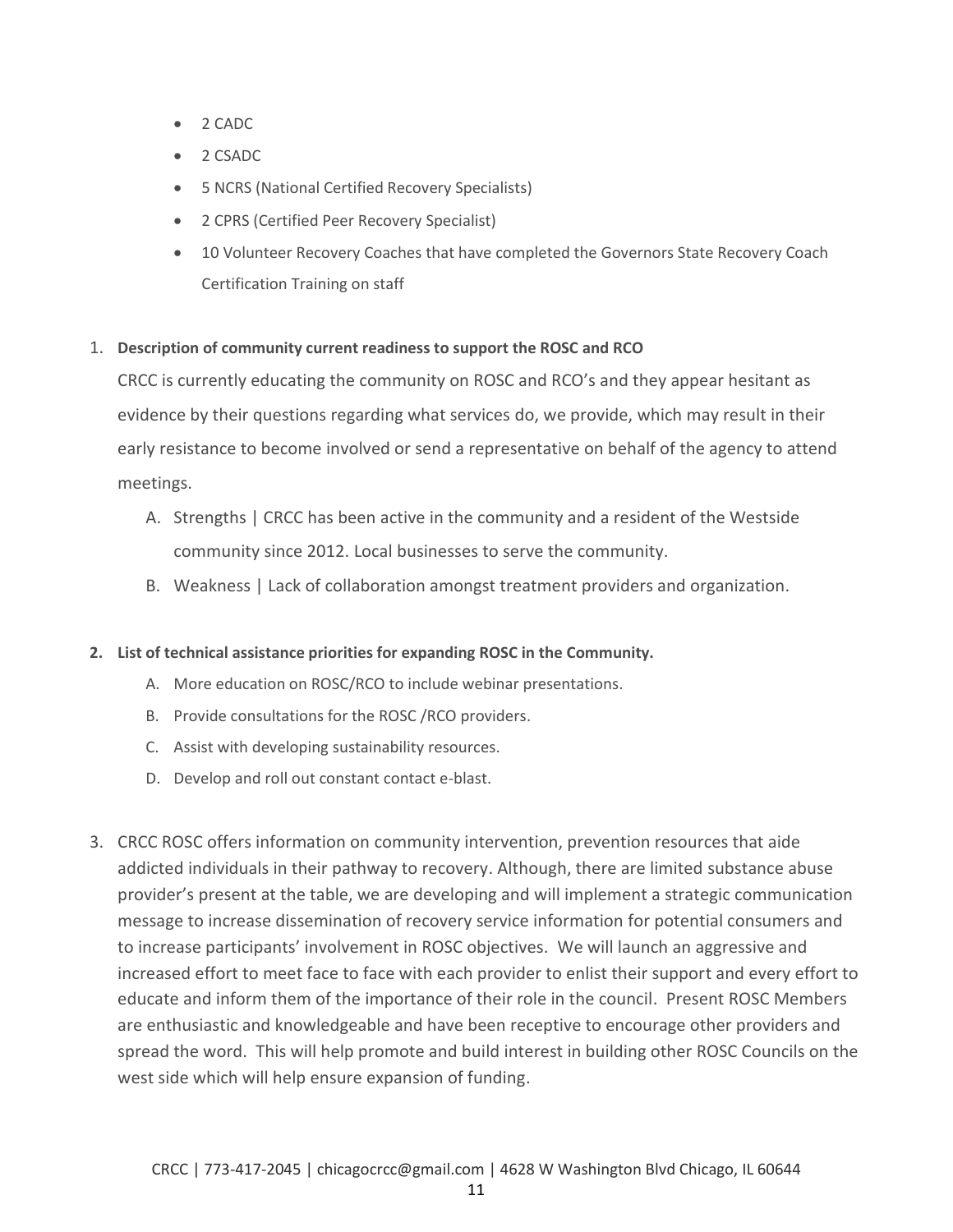## **Needs Assessment SWOT Analysis**

## **Strengths**

•State recognized RCO Recovery Community Organization since 2012 •Drug Overdose Prevention Program Certified thru State of Illinois

- •Lead agency on the Westside of Chicago to develop ROSC Council
- •CRCC history and understanding of community resources, community stakeholders, consumer needs, and people with long term recovery commitment for advocating ROSC objectives

## **Weaknesses**

•Need a concise and clear message of ROSC goals to be formulated to attract other SUD providers.

- •Community gaps in services
- •Lack of community awareness
- •Education
- •No services for young adults

•Lack of community education involving substance abuse and mental health issues as well as recovery

## **Opportunities**

•Present ROSC members are enthusiastic

- •Knowledgeable and passionate in engaging others
- •Building a network of recovery service providers to engage addicted individuals in treatment services.
- •Opportunities to help promoting and building other ROSC Councils on west side
- •Expansion of ROSC Funds

### **Threats**

- •Funding
- •Stigma
- •Lack of consistent, ongoing collaborations
- •Growing opioid epidemic